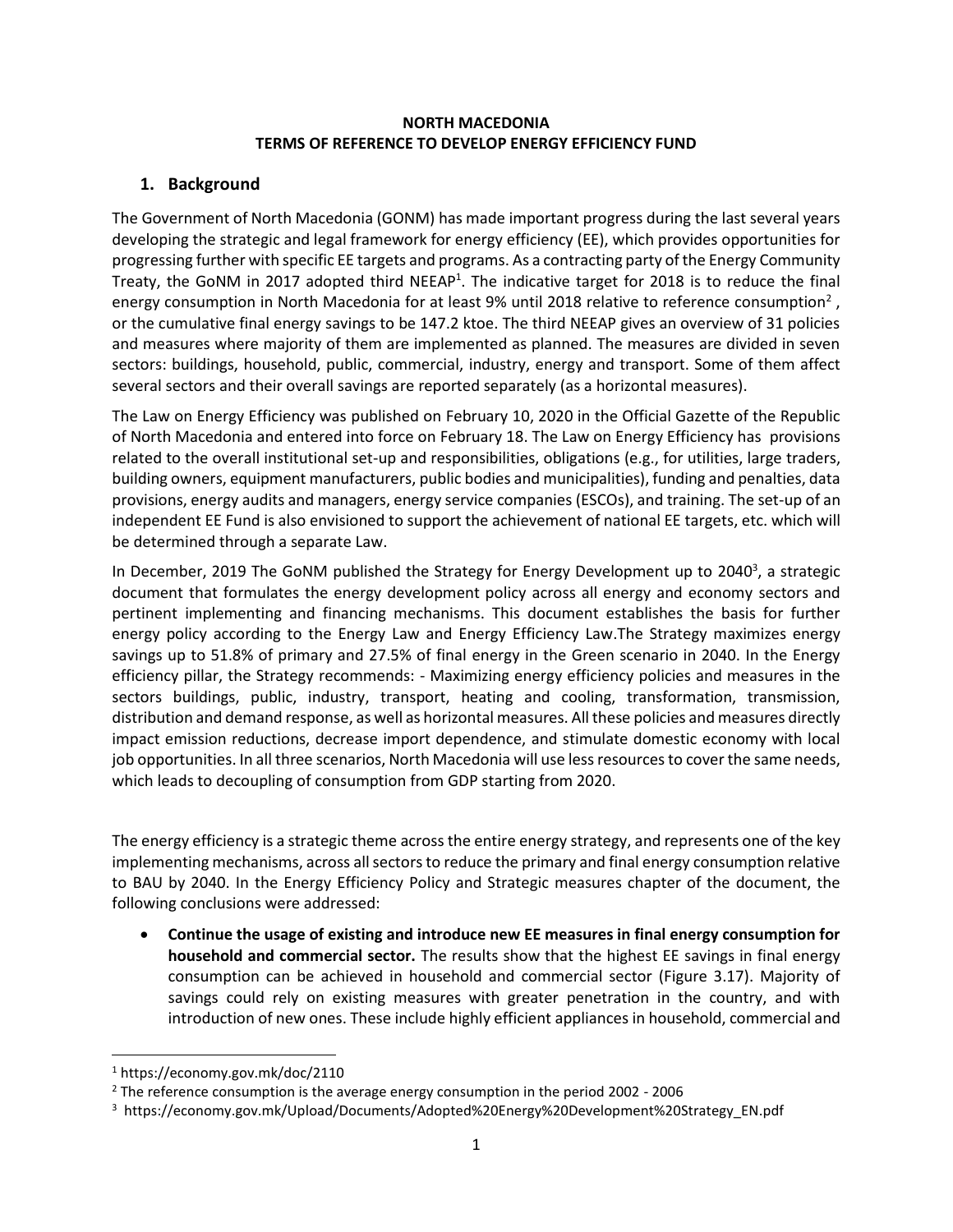public sectors, exemplary role of public buildings (retrofit measures), insulation of existing and new residential buildings with introduction of nearly zero buildings, energy audits, energy management, promotion of higher utilization and expansion of district heating systems, as well as electrification of heat sector (heat pumps). Financing energy efficiency projects is the key to successful implementation and could be supported with development of ESCO market as well as other financing mechanisms (e.g. revolving energy efficiency fund, financial programmes on municipality levels, public private partnerships, energy cooperatives etc.).

• **Put additional focus on EE measures in final energy consumption for industry and transport sector.** Industry and transport sector have the highest growth rates in the overall energy savings compared to 2020, ranging 18 –45 times for industry and 11-28 times for transport depending on the scenario. The role of these sectors in energy savings will become increasingly important after 2025. The highest contribution in the industry can be achieved with measures in efficient technologies that will enable fuel switch (from coal to gas), as well as use of efficient electric motors. In terms of transport EE savings, replacement of old vehicles with energy-efficient ones, electrification of road transport (EVs), as well as modal shift from road to rail for freight transport and from car to bus for passenger transport, and more biking / walking in urban areas are seen as the most important measures.

In 2019, the EU adopted the Clean energy package which introduces the principle of energy efficiency first. This principle further emphasizes the role of energy efficiency at EU level, and it is applied in the Energy Strategy of Macedonia until 2040 as well as in the draft National Energy and Climate Plan. With the realization of this approach, additional savings in terms of costs can be realized.

The Ministry of Economy has been prepared first draft od Fourth National Enegy Efficiency Plan<sup>4</sup>. In this NEEAP 30 measures for 2020, 2021 and 2022 are proposed (Table 7). It is planned in 2020, 2021 and 2022 that the saving will reach 169 ktoe, 213 ktoe and 271 ktoe, respectively. It is important to note that these are cumulative savings.

Therefore, the establishment of the Energy Efficiency Revolving Fund (EE Fund) will need to serve the purpose of supporting the EE policy measures on the sustainable basis and across all the sectors specifically addressed in the Energy Development Strategy (EDS).

The Mission of the EE Fund and the corresponding short term and long-term Strategic and Financing Plan will need to fully reflect and accommodate the energy efficiency policy measures and sectors, as well as implementing mechanisms concluded in the EDS and other national energy and climate strategic documents.

Financial sources and instruments will be a crucial part of this assessment, as stated in 4NEEAP The longterm EE Fund financing should take into account all possible EE funding mechanisms and programmes available on the short and mid-term from the EU (such as Economic and Investment Plan for Western Balkans & IPA III Funding, and commercial funding via on-lending programs).

The proposed EE Fund will be the "Revolving" Fund which will be based on onlending of funds to institutions in the beginning and 'a pay from savings mechanism' eventually. This will help the government move faster from "grant" and "soft" funding to more sustainable funding in this area.

<sup>4</sup> https://economy.gov.mk/Upload/Documents/4NEEAP%20final%20version%2014.04.2021\_en%20corected.pdf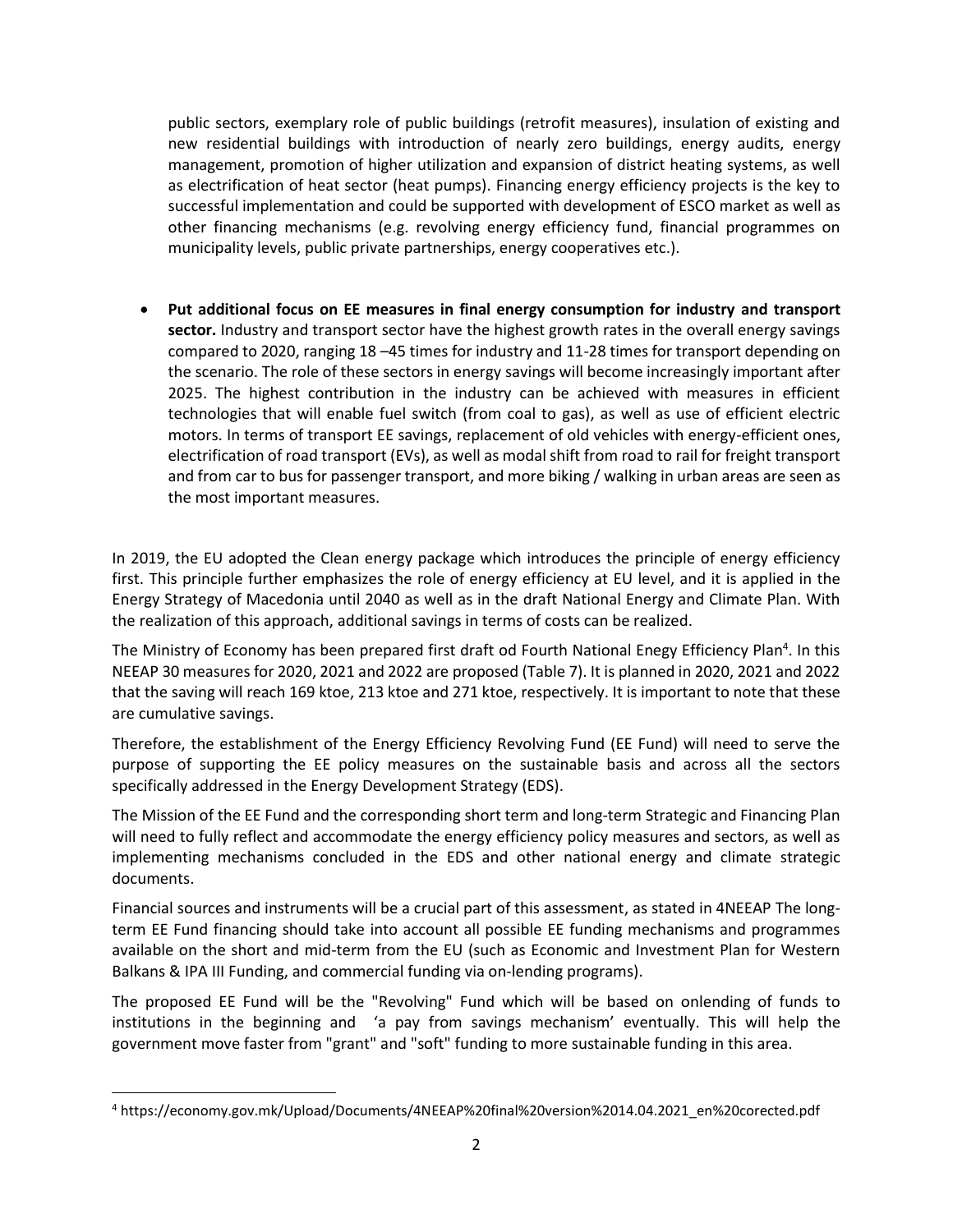Through the repayments would be used by the EE Fund to finance additional projects, thereby making the funds revolve over time. The Fund is expected to cover its operating costs through administration fees, and eventually thus become sustainable financing and implementation entity. The EE Fund would also seek to provide necessary technical assistance (TA) to ensure a smooth implementation and progressively attract more private investments, which will go through the approval process.

Eventually, the goal will be to crowd in commercial financing from local banks and private investment through energy service companies (ESCOs) through EnPC and ESC contract in order to develop and sustain a fully market-based program.

The fund is expected to eventually have close cooperation with the ESCO companies defined by the Law on energy efficiency and the rulebook.

Potential investors for providing equity and debt financing for the EE Fund include аll interested international financial institutions, EU Programmes and the Government of the Republic of North Macedonia.

According to the Law on Borrowing of the Republic of Northern Macedonia with a Loan from the International Bank for Reconstruction and Development - World Bank under the Loan Agreement for Financing the Public Sector Energy Efficiency Project, the GoNM decided that the EE Fund will be established within the Development Bank of North Macedonia (DBNM) with intention that EE fund shall be supported by the World Bank and EU and capitalize its start-up.

DBNM will work following the strategic policies, goals, and priorities of the Republic of North Macedonia and its strategic goal will be to support the development of the country's economy by providing finance to small and medium enterprises and large traders.

The Government recognizes the need to adopt optimal implementation model and if needed to adjust regulation to allow DBNM to perform the functions required to manage the EE Fund, provide financial services to public entities and address operational issues. In addition, the Government will need to establish the EE Fund's governance, management and operations and define its organizational and administrative set-up.

To support the Government in developing this EE Revolving Fund (hereafter referred to as "the EE Fund"), a consulting company, any form of association, joint venture or sub-consultancy, (hereafter referred to as "the Consultant") will be required.

# **2. Objective of the assignment**

The objective of this assignment is to support the establishment and operationalization of the proposed EE Fund through development of the full set of documents for establishment and operationalization of the Fund. The documents shall define the vision and mission of the Fund, scope of activities, funding sources, beneficiaries. The set of documents includes founding legal act, charter, long-term strategy and action plan (10 years), business plan for five years, operational manual, internal procedures. The draft documents should be supported with detailed analysis of relevant legal-regulatory framework.

## **3. Scope of Work**

## **Task 1. Development of Concept of the EE Fund**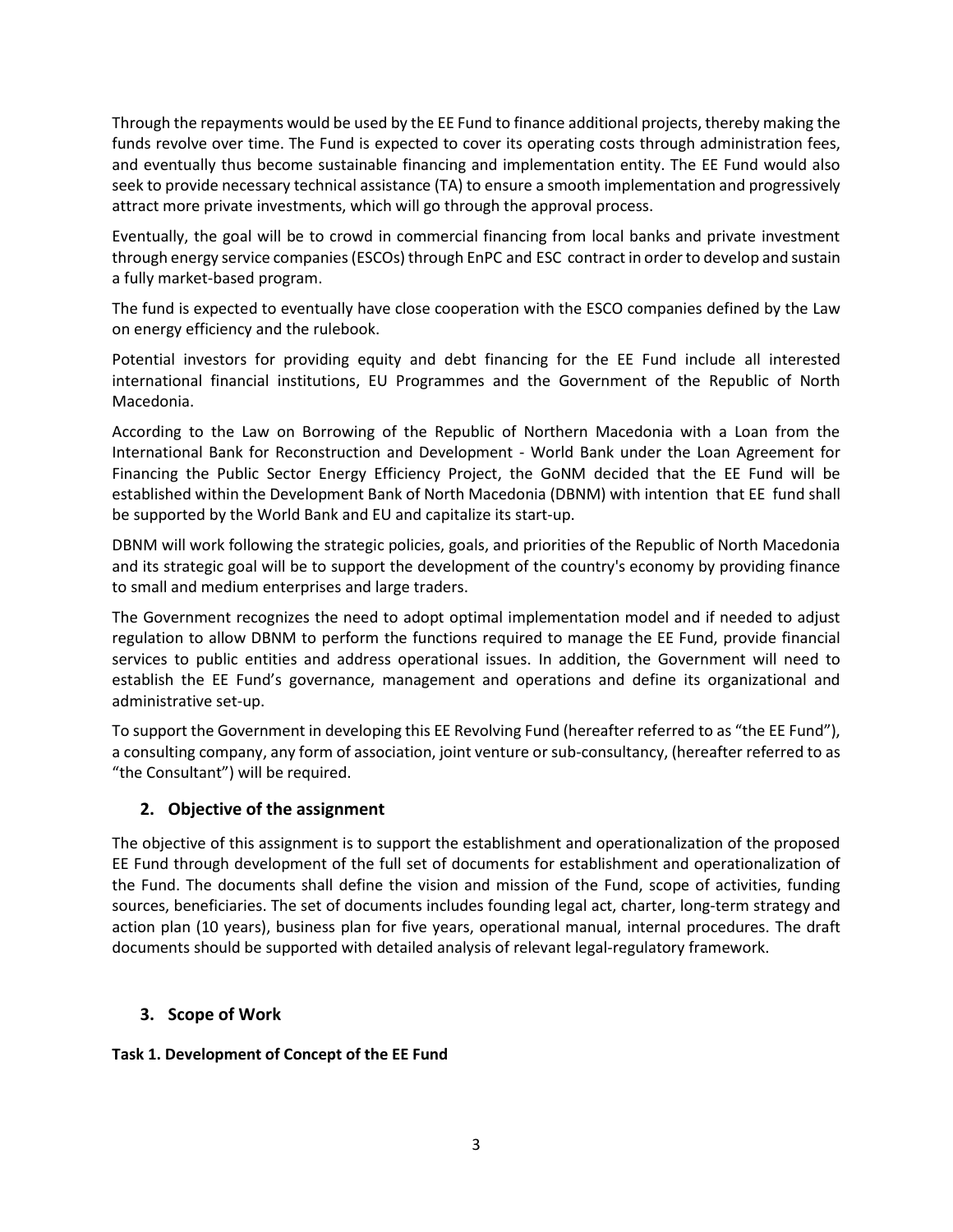**Task 1.1** Development of options paper for establishing of the Fund. The consultant shall identify preliminary mission and vision of the proposed EE Fund, its scope of activities, potential funding sources and beneficiaries. After adjusting it with the key stakeholders and the client the consultant, based on the conducted analysis of the currently applicable energy and climate strategic, regulatory and institutional framework of the country, proposes at least 3 options for setting up of the EE Fund under the administration of DBNM. The description of the options shall include SWOT analysis of each options and comparative pros and cons for all options, as well as sugest amendments of relevant legislation, if necessary for some or all of the options. The options should be considered and presented esspecialy from aspects of the fulfiment of the the goals of the energy and climate strategic documents and also from the different aspects, including the establishment process and legal requirements, required financing, sustainability, divercity of financing mechanisms and other relevant factors. The consultant should recommend the best option based on preliminary analysis.

**Task 1.2.** Meeting with the Ministry of Economy in order for the Consultant to be able to consider ongoing and future donor support projects in relation to the energy efficiency, with particular focus on the financing of energy efficiency in the public and private sector. The Ministry of Economy will provide to the Consultant previously accepted deliverables, other materials and information and relevant contacts of other consultant teams working on ongoing EE mandates that are relevant for the future operation of the EE Fund, in order to consider such activities and deliverables in the preparation of the comprehensive concept of the EE Fund.

**Таsk 1.3.** Organisation of workshop with key stakeholders to present the options in order to prioritize and select the best applicable option. Consultant should prepare a presentation where all analytical background and necessary actions for each option is reflected.

**Task 1.4.** Based on the recommendations on the best applicable option, the consultant shall prepare a comprehensive concept of the Fund, including the mission and vision of the Fund, scope of activities, management structure and control, legal structure and manner of establishment in line with the local regulatory framework, organization chart and staffing, estimated annual operational budget, as well as a roadmap for establishment and operationalization of the Fund. The concept shall be supported by the draft legal and regulatory documents necessary to establish the Fund or enable its activities under the proposed concept.

The following list of documents could be considered, but not limited to:

Energy Development Strategy, the NEEAP and progress reports; the draft Program Plan for the National Program for Energy Efficiency in Public Buildings (Phase 1); the Study on EE in Buildings in the Contracting Parties of the Energy Community (ENSI); the Financing and Implementation Plan for the NPEEPB (WBI); ongoing Government and municipal EE policies and programs; recently closed and ongoing international financial institution (IFI)/donor programs, including the World Bank/GEF Sustainable Energy Project and the EU/EBRD Western Balkans Sustainable Energy Credit Line Facility; the World Bank's June 2014 report, "*Western Balkans: Scaling Up Energy Efficiency in Buildings*"; and, other relevant studies and activities such as UNIDO Project on Industrial Energy Efficiency.

## **Task 2. Development of set of documents for establishment and operationalization of the Fund**

After approval of Task 1 report the consultant should develop a set of documents to be used for establishment and operationalization of the Fund. Below are the key documents to be delivered by consultant: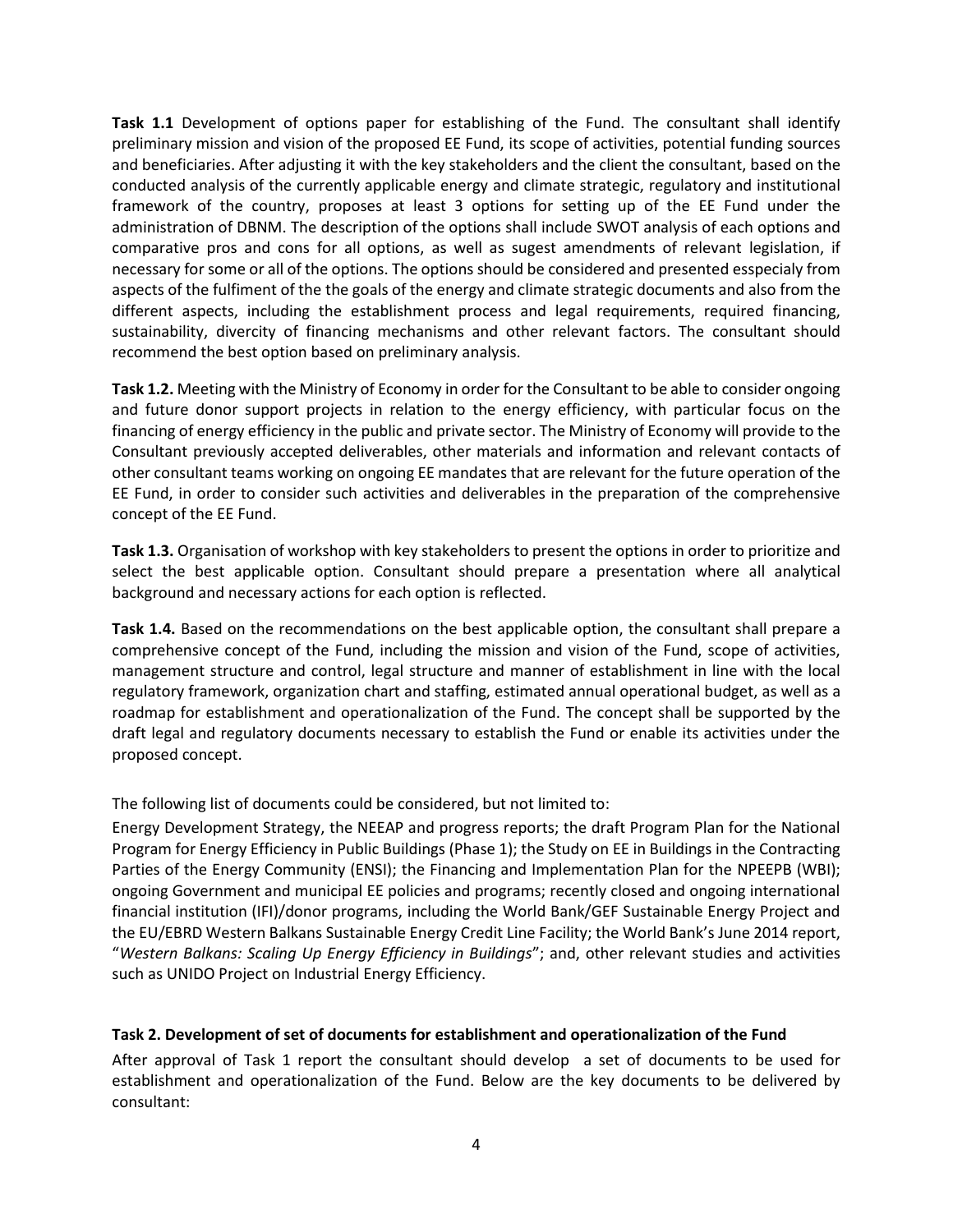a) Founding legal acts. Based on the legislation the consultant shall identify what type of legal and administrative documents are needed for establishment and registration of Fund (or other procedure required). The draft act should be provided and agreed with the Ministry of Economy and other relevant agencies or governmental bodies.

b) Charter. The consultant shall prepare the charter of the fund based on the concept approved as well as following the legal and regulatory requirements to assure and comply with the relevant and necessary establishment and registration procedures.

c) Long-term strategy and action plan (10 years). Based on the previous tasks and findings from discussions the consulatnat shall prepare a long-term strategy of the Fund based on the country priorities and commitments in different sectors energy efficiency improvement. Strategy shall specify directions, targets, approaches for each sector or market segment. The action plan should be developed to enable implementation of strategy. Action plan shall include activities related to the financing and investment in EE, as well as capacity building, awareness rasing and other activities identified throughut the assignment.

d) Business plan for five years. A comprehencive business plan should be developed with identified windows of support, funding mechanisms, sectors or projects, with analysis of the required funding needs for investment and operational budget.

e) Operational manual, internal procedures. The consultant shall prepare the operational manual of the fund for regulation of the projects implementation processes. It shall include basic operational rules, such as selection of projects and beneficiaries, contractual arrangements, financing terms and conditions, etc. A separate internal procedure document should be prepared for the overall internal processes and operations of the Fund, including human resource management, financial management, administrative regulations and other aspects of business processes, as well as other internal legal acts, as required by local regulations relevant to the operation of the EE Fund.

#### **Deliverables:**

- 1. **Inception report**. The Inception report shall provide a detailed workplan and methodology of the assignment. It shall identify key stakeholders for discussion of the milestone findings and approval of approaches. The report shall include the list of all legal regulatory documents and studies, reports, plans for implementation of the assignment. It shall also present the tasks assigned to the staff of the consultant.
- 2. **Options paper for the Fund as per Task 1.1.**
- 3. **Concept of the Fund as per Task 1.4.** Consultant shall submit the Concept of the Fund for its functionality, as well as provide the workshop documents (agenda, participants, minutes, conclusions) as per Task 1.3.
- 4. **Set of documents as per Task 2**. The consultant shall submit each of document for the review and approval of the client. The detailed workplan in Inception report should specify deadlines for submission of each document. The full set should be submitted according to the Delivery Schedule.
- 5. **Final report**. Final report should be Executive Summary of the assignment and finalized versions of all documents.

#### **Key approaches:**

a) The Fund should be able to finance not only commercial and household sector, but also public and municipal sector using energy service agreements (ESAs), Energy Service Companies and other mechanisms of implementation of energy efficiency mechanisms. Particularly, the legal and institutional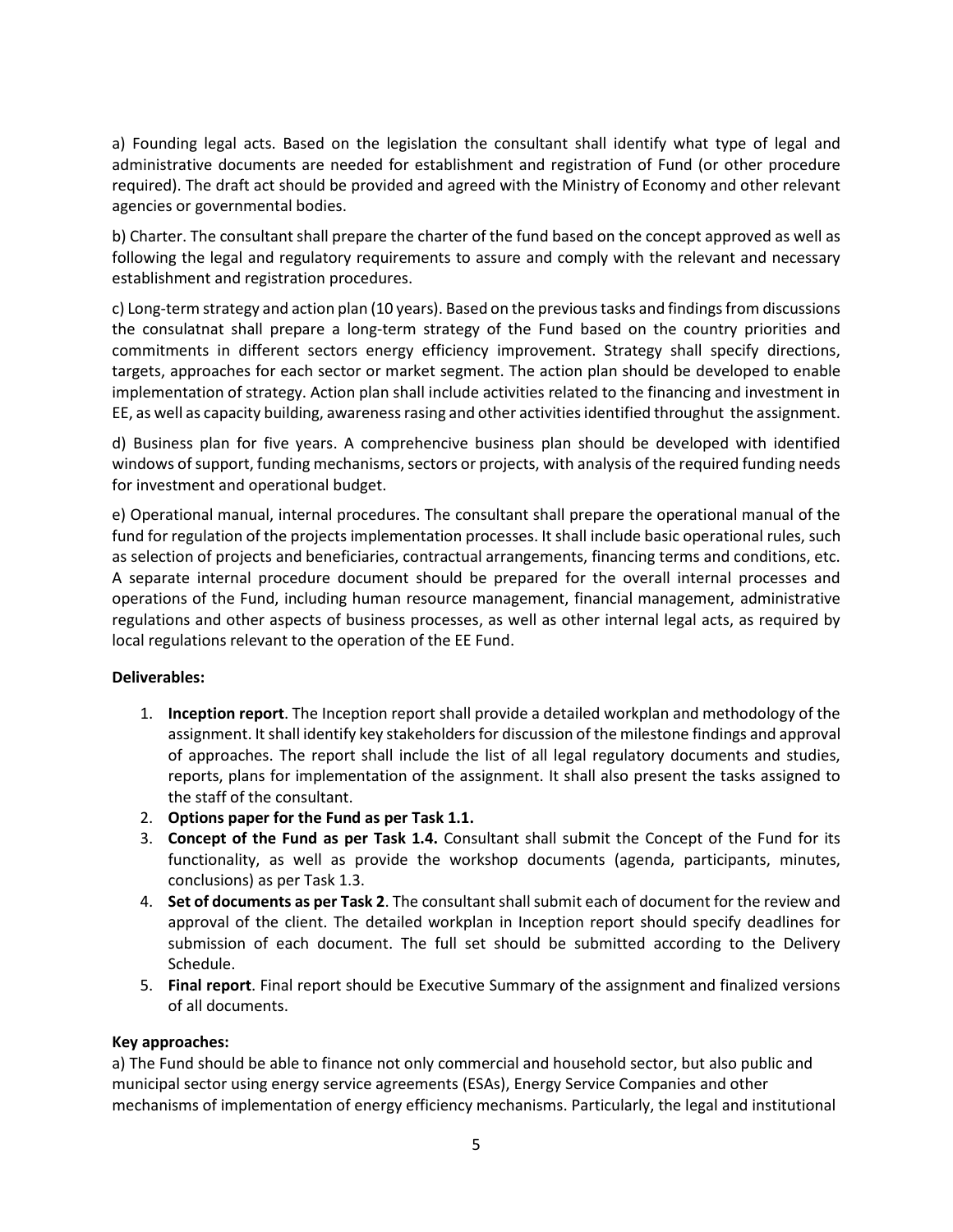set-up of other potential development funds designed for public sector investments and their operations should be considered, policies and procedures regarding municipal budgeting, accounting and finance (to enable secure repayments from energy cost savings, debt limits, repayment mechanisms) as well as public procurement rules as they relate to purchase of EE equipment and ESCOtype services by municipal and other public entities.

b) While developing the business plan the consultant shall consider initial and periodic possible recapitalization in 5-7 years (both equity and debt), projected investments and repayments, estimated fixed and variable operating costs, debt repayments, defaults, etc. Sensitivity analyses should be done to determine fee structures to ensure EE Fund sustainability, typical loan/ESA terms, possibility for voluntary agreements, revenue from penalties and carbon tax, breakeven scenarios, and other factors to help ensure the EE Fund can meet the Government's policy goals. The excel spreadsheets with financial forecasting and cash flow analysis should be provided.

c) Risk analysis. The consultant to see and present the risks if they exist and in which segment, as well as to give a proposal for their overcoming if there are.

d) As an annex to Operational Manual the consultant shall provide sample agreements and templates for the recommended operations, (e.g., Project Initiation Agreement), ESAs, loan agreements, including proposed terms and conditions, obligations of EE Fund and client, repayments and/or baseline energy payments (along with adjustments for baseline energy), remedies for nonpayment, etc. Templates for walk-though and detailed energy audits, technical designs, construction supervision Terms of Reference and reports, detailed M&V protocols, progress reports, financial reports, and other documents deemed necessary for the Fund's operation.

e) The internal procedures shall include description of flows of funds, internal control systems, corporate procurement procedures, financial management, environmental and social considerations and procedures (consistent with World Bank Guidelines), gender and citizen engagement considerations, monitoring, reporting and evaluation arrangements, etc. It should also summarize the subproject cycle and identify marketing and screening procedures, application templates, detailed appraisal and due diligence requirements, decision-making for financing subprojects, commissioning, etc. Some of the procedures may follow DBNM's existing institutional processes but some change may be needed or desirable to ensure the EE Fund's success.

f) Internal procedure shall include job description and qualification of staff, recruitment procedure, evaluation and motivation mechanisms (bonuses, insurance, trainings), etc. KPIs and guidance to evaluation should be provided. Review DBNM remunerations guidelines and prevailing market rates to determine suitable salary levels for staffing. The levels should seek to ensure recruitment of high quality and proactive staff that are able to successfully start-up and operate the EE Fund. Provisions should also be considered for some incentives for the fund manager and core staff, such as bonuses linked to EE Fund performance indicators. These indicators should incentivize the fund management and team to actively market the EE Fund, review subprojects, deploy investments, ensure successful subprojects, ensure timely repayments, etc.

## **4. Schedule and Deliverables**

The assignment is expected to begin around August 2021 and last for about 12 months, with the first three tasks lasting 4-5 months. All deliverables (i.e. reports) will have to be prepared in English. It is expected that the Consultant will seek to complete Tasks 1 by Month 3 to allow time for reviews by the relevant government entities, donors, etc. and for the procedures for the regulations/amendments to be adopted. All tasks should be done in close consultation with key stakeholders with allowances for periodic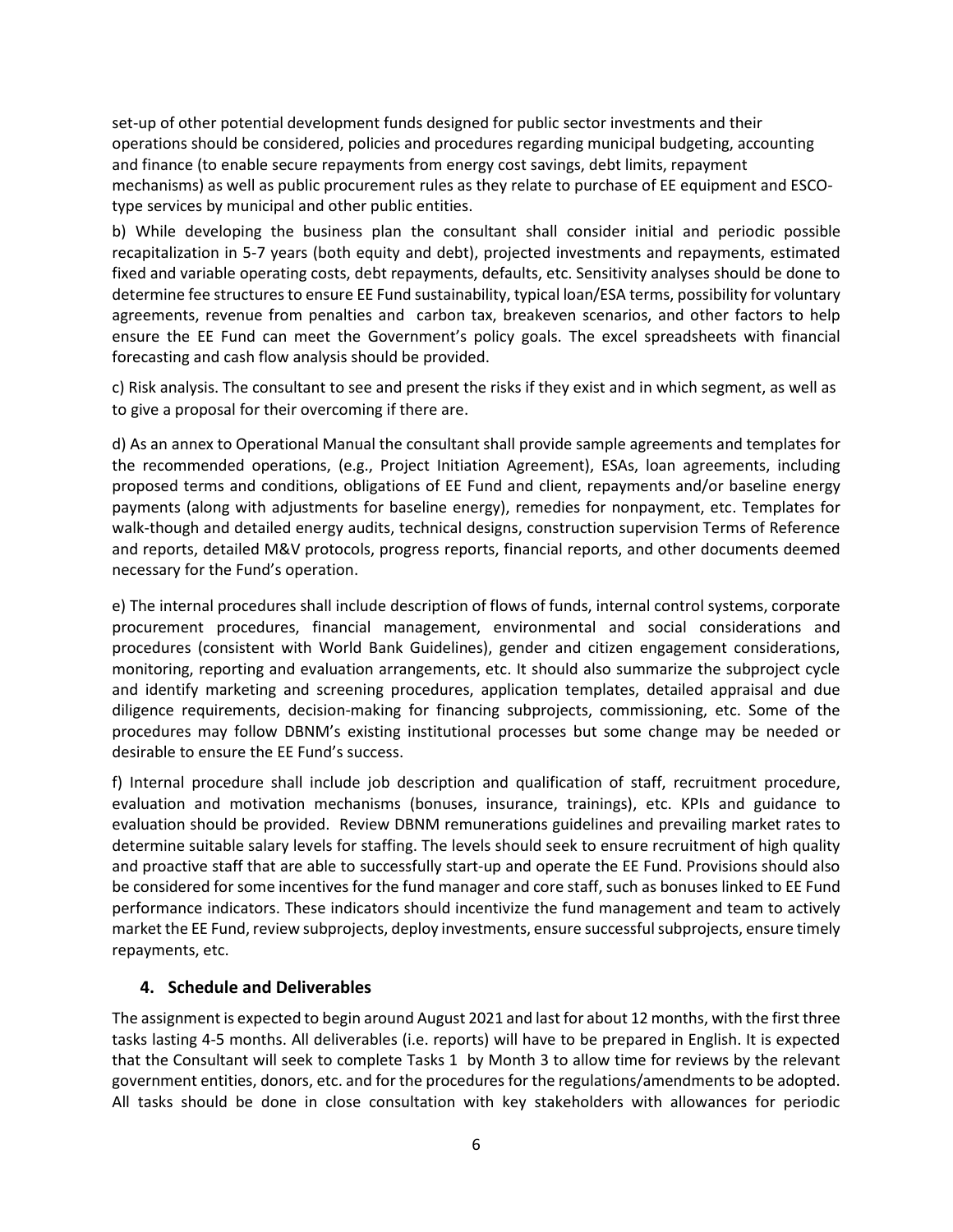consultation meetings in order to build consensus on the recommended options, identify key concerns and seek resolution to outstanding issues. Bringing in experiences from EE Funds in other countries (e.g., Armenia, Bulgaria, Croatia, Slovenia) will also be expected in order build upon best practices and lessons learned.

### **Schedule of Deliverables**

| Deliverable 1. Inception<br>Report               | 2 weeks after<br>contract signing<br>date           |  |
|--------------------------------------------------|-----------------------------------------------------|--|
|                                                  |                                                     |  |
| Deliverable 2. Options<br>paper                  | 6 weeks after<br>contract signing<br>date           |  |
|                                                  |                                                     |  |
| Deliverable 3. Concept of<br>the Fund t          | after<br>14<br>weeks<br>signing<br>contract<br>date |  |
|                                                  |                                                     |  |
| Deliverable 4. Set of<br>documents as per Task 2 | 30<br>after<br>weeks<br>signing<br>contract<br>date |  |
|                                                  |                                                     |  |
| <b>Final report</b>                              | 36<br>after<br>weeks<br>signing<br>contract<br>date |  |

## **5.Selection Method**

Selection of consultant will be conducted through the procedures as specified in the Bank Procurement Regulations for Investment Project Financing (IPF) Borrowers – Procurement in IPF of Goods, Works, Non - Consulting and Consulting Services, (Regulations) issued in July 2016, revised November 2017 and August 2018. [www.worldbank.org/procurement. The](http://www.worldbank.org/procurement.%20The) selection method used for this procurement procedure is Consultants Qualification Selection (CQS).

## **6. Consultant Qualifications**

The Consultant should be a qualified firm or any form of association, joint venture or sub-consultancy that have demonstrated experience in conducting similar activities, including EE in the public and private sector, industrial energy efficiency , designing policy and financing mechanisms for EE, analysis of legal frameworks related to EE policy and funding, drafting legal acts and operational documents and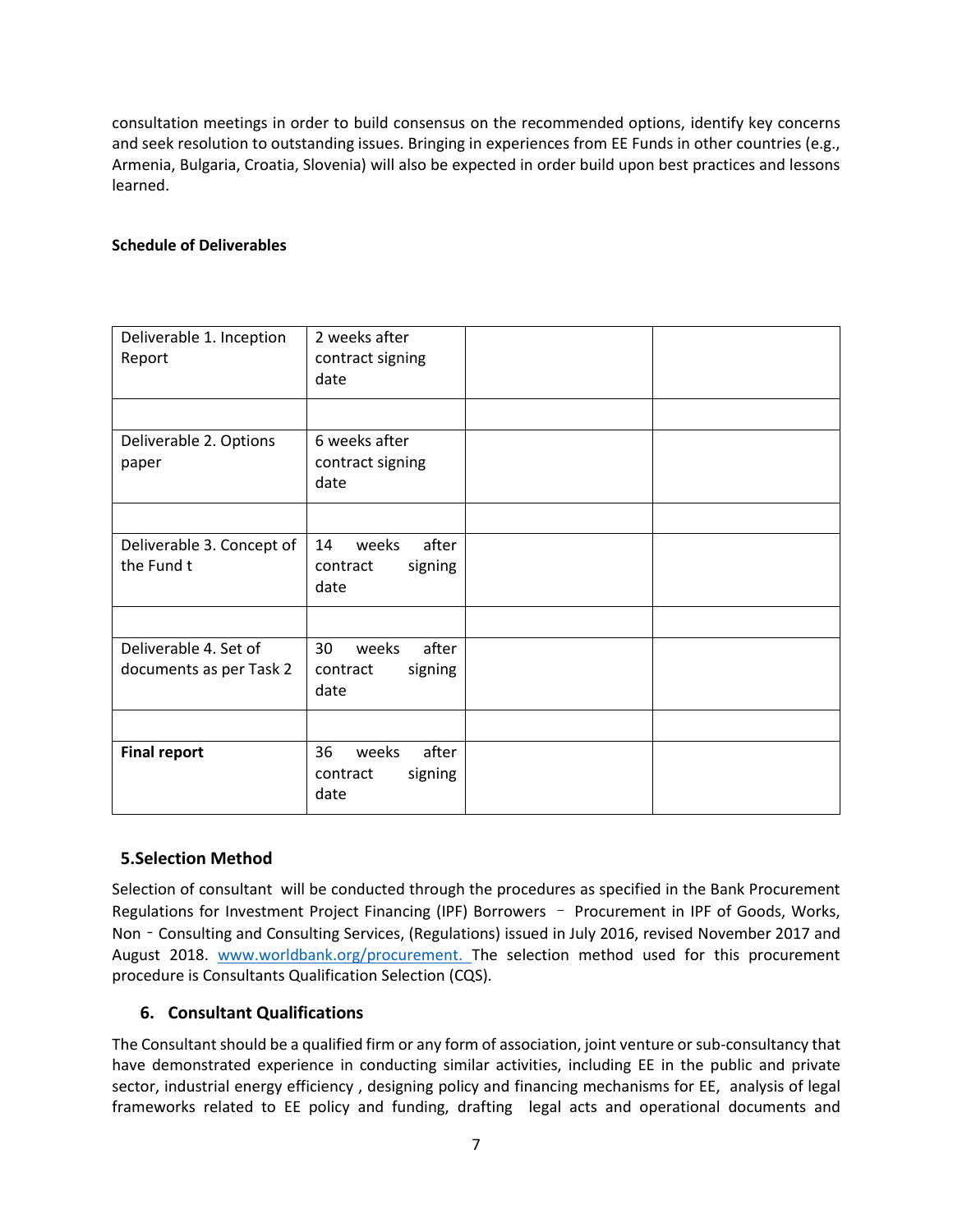procedures for organisations and development of operational documents and procedures for organisations.

### **Minimum Qualification Requirements**

The consultant firm or any form of association, joint venture or sub-consultancy shall fulfill as a minimum the following requirements:

- (1) At least 5 years of experience in the consulting services provided in the energy efficiency area in different type of sectors (public, private), preparation of studies and analyses for energy efficiency in public and private sector, specific experience in designing implementation arrangements and financing mechanisms for EE, as well as specific legal expertise related to EE legislation and funding.
- (2) Specific experience in development of documents for establishemnet and operationalization of public or private agency similar to the EE Fund.
- (3) Minimum 5 project references in preparation of relevant studies and analyses for EE in public or private sector, designing policy and financing mechanisms for EE, analysis or drafting of legal frameworks related to the EE policy and funding and establishment and operationalization of public or private agency similar to the EE Fund.
- (4) Similar projects executed for (GoNM) institutions financed by international financial organizations is desirable .

#### **Key staff Qualification**

For performing all services under this TOR the firm should appoint key staff members. The team should comprise at least 5 experts. During contract execution, no changes shall be made to the Key Experts, except as the Client may otherwise agree in writing. Such change shall be considered only based on the Consultant's written request and due to circumstances outside the reasonable control of the Consultant, including but not limited to death or medical incapacity. In such case, the Consultant shall forthwith provide as a replacement, a person of equivalent or better qualifications and experience and at the same rate of remuneration. The following profiles are required:

| <b>Key Personnel Positions</b> | <b>Qualifications and Professional Background</b>                                                                                           |  |  |
|--------------------------------|---------------------------------------------------------------------------------------------------------------------------------------------|--|--|
| Senior Legal Consultant        | • Senior legal expert with strong background in international                                                                               |  |  |
| (Team Leader)                  | development projects in the field of EE.                                                                                                    |  |  |
|                                | • Significant experience in drafting regulatory changes and drafting legal<br>documentation in the fields of EE and financial institutions. |  |  |
|                                |                                                                                                                                             |  |  |
|                                | • Significant track record in working on EE policy and improvement of                                                                       |  |  |
|                                | the legal frameworks in the Western Balkans, preferably including                                                                           |  |  |
|                                | North Macedonia.                                                                                                                            |  |  |
|                                | • Professional experience in the relevant field more than 10 years.                                                                         |  |  |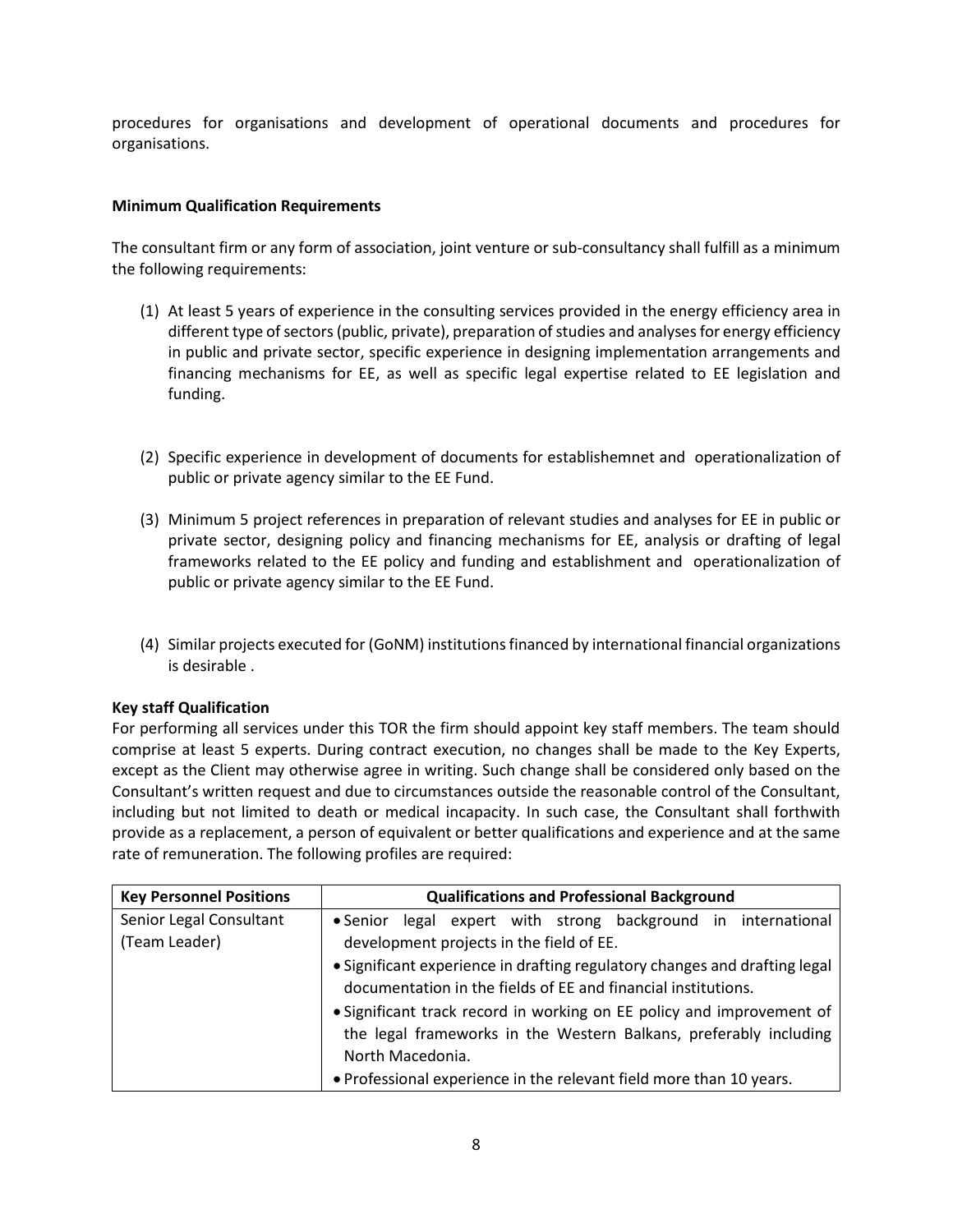|                                                                | . Working proficiency in English. Macedonian language would be an<br>advantage.                                                                                                                                                                                                                                                                                                                                                                                                                                                                                                                                                                                                                                                                                                                                                                                                                                                     |  |
|----------------------------------------------------------------|-------------------------------------------------------------------------------------------------------------------------------------------------------------------------------------------------------------------------------------------------------------------------------------------------------------------------------------------------------------------------------------------------------------------------------------------------------------------------------------------------------------------------------------------------------------------------------------------------------------------------------------------------------------------------------------------------------------------------------------------------------------------------------------------------------------------------------------------------------------------------------------------------------------------------------------|--|
| Senior Management<br><b>Consultant and Financing</b><br>Expert | • Senior management consultant and financing expert with strong<br>background in working on international development project, with IFIs,<br>development banks, public agencies, and business enterprises.<br>• Significant track record in working on EE financing policy and funding<br>instruments in Western Balkans, preferably<br>including<br>North<br>Macedonia.<br>• Strong track record in preparation of strategic plans, feasibility studies<br>and cost benefit assessments in similar sectors related to energy<br>efficiency, energy infrastructure, and public and private development<br>projects.<br>• Significant experience in financial forecast modelling and business<br>planning.<br>. Solid background in organizational development and set-up.<br>. Professional experience in the relevant field more than 10 years.<br>. Working proficiency in English. Macedonian language would be an<br>advantage. |  |
| Senior International Expert<br>in EE Policy and Finance        | • Senior international expert with strong background in working on<br>international development project, with IFIs, development banks,<br>public agencies, and business enterprises.<br>• Track record in development of financing policy and strategic planning<br>in the field of EE, preferably with experience in the EU or Southeast<br>Europe Region.<br>• Specific<br>experience<br>development,<br>establishement<br>in<br>and<br>operationalization of public or private agency similar to the EE Fund<br>will be considered as advantage;<br>. Professional experience in the relevant field more than 10 years.<br>. Working proficiency in English.                                                                                                                                                                                                                                                                     |  |
| Local Legal expert                                             | • Good understanding of the legislative frameworks in North Macedonia<br>in energy efficiency, banking and finance.<br>. Background in working on international development projects and<br>legislation drafting would be an advantage.<br>• More than 7 years of professional experience.<br>. Working proficiency in English and Macedonian language is required.                                                                                                                                                                                                                                                                                                                                                                                                                                                                                                                                                                 |  |
| Local EE Technical Expert                                      | . Local technical expert with proven background in EE consulting in<br>regard to buildings, HVAC and industry, as follows:<br>- design and implementation of energy efficiency measures in<br>public and residential buildings;                                                                                                                                                                                                                                                                                                                                                                                                                                                                                                                                                                                                                                                                                                     |  |